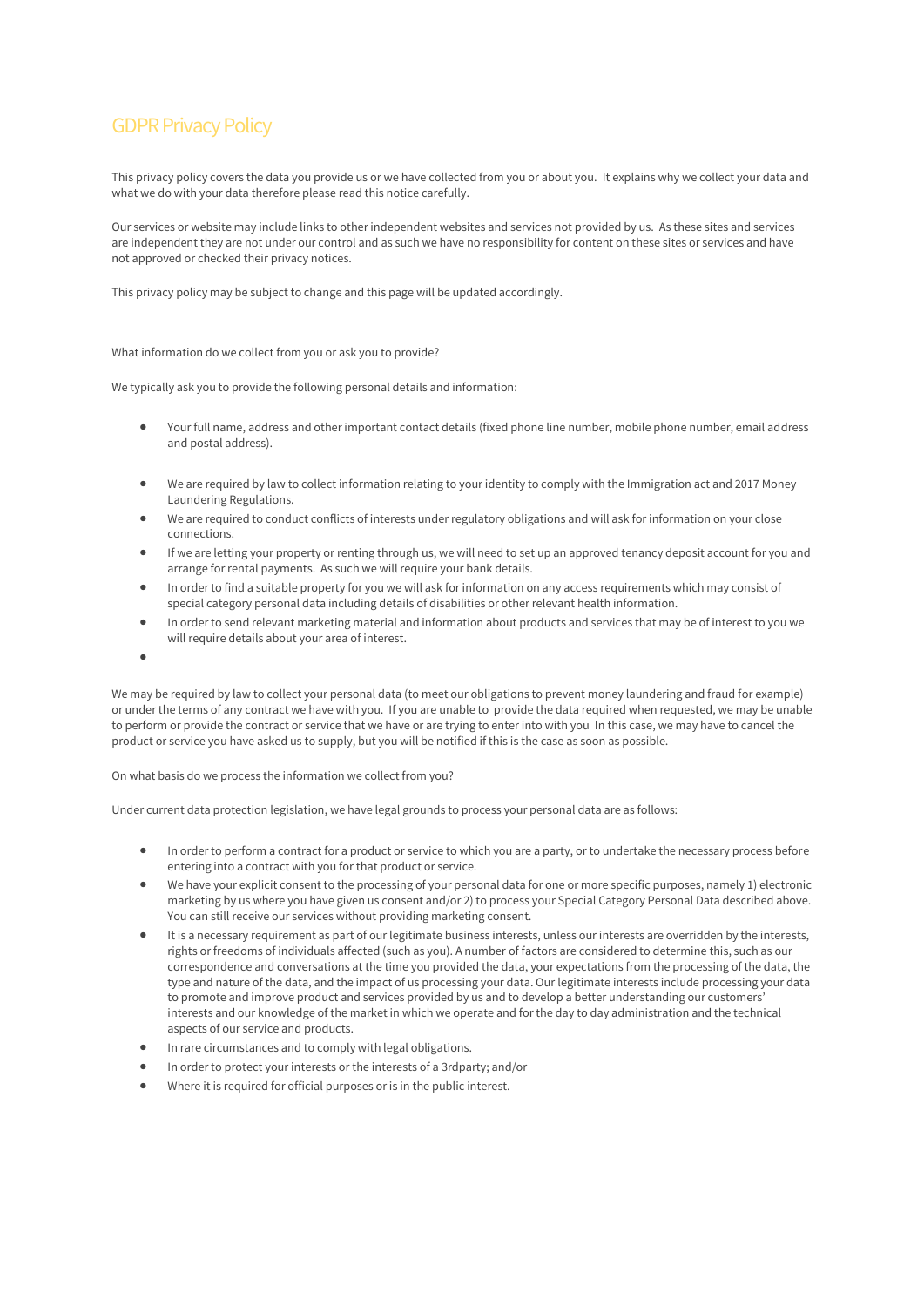Why is your information required and how will we use it?

Your personal information will be held and used in the following ways:

- To provide you with our products and services for which we are obligated.
- We may be required to share your information with others to provide a product or service for which we are obligated to you or where acting as agent for a third party on your behalf.
- As part of our regulatory and statutory and obligations, including [identity verification, prevention of money laundering and fraud and for the assessment your credit worthiness.
- We may communicate and have contact with you during the course of providing our product and services, for example dealing with your requests and enquiries.
- Your data may provide statistics that can be analysed to plan for future products and services and help manage our business.
- Where we have your permission to do so or if you are an existing customer your data will be used to provide you, or to enable third parties to provide you with information about goods or services we believe may be of interest or relevant to you. where we choose to contact you by electronic means (including e-mail or SMS) with information about our own goods and services similar to those which you have already obtained from us or negotiated to obtain from us. You can unsubscribe from marketing messages at any time.
- Your usage of our website and other online services will be tracked and maybe used to improve these services.
- You may be notified of changes to our products or services
- Your data will be used to ensure our website and other online services are presented to you in the relevant format for your device or computer.

### How long is your data stored with us

Your personal data will be retained for different periods depending on the product or service we provide you. This may be a longer period than that for which we need to hold your data to provide those services, i.e. where we are under regulatory or statutory duties to hold your data for a longer period or need to retain it in the event of a legal claim or complaint.

Who do we share your personal information with

As part of our daily business activity we may pass your data to service providers in order for us to deliver the services you expect from us. These include but are not limited to other companies providing you a service linked to our own, cloud computing host providers and technical support service providers.

We will also pass your details where necessary to your legal services and possibly the legal services of other parties to your transaction. We may also disclose your personal information to third parties:

- Your personal data will be disclosed to any prospective buyer or seller in the event that we buy or sell any business assets.
- Should we sell our company the personal data held by us will be considered part of the sale and transferred to the 3rd party acquiring the business.
- If there is a legal duty or regulatory obligation with which we must comply or to protect the rights, property, or safety of our company, our customers, or others we will disclose or share your personal data. This includes exchanging information with other companies and organisations for the purposes of credit risk reduction and fraud protection

Prior consent will be obtained from you before we share your information with third parties for marketing related purposes.

## Data and information security

Your data will be held on secure servers. All reasonable operational and technological measures have been put in place to safeguard your data, our content and our systems from any unauthorised access. Wherever possible any identifiable information will be secured, encrypted or minimised.

Parts of our system may be accessible by our customers and users. This access will be password protected. If you have been given a username and password which enables you to access certain parts of your data on our systems it is your responsibility to keep it confidential. Under no circumstances should you disclose or share it with anyone.

User rights